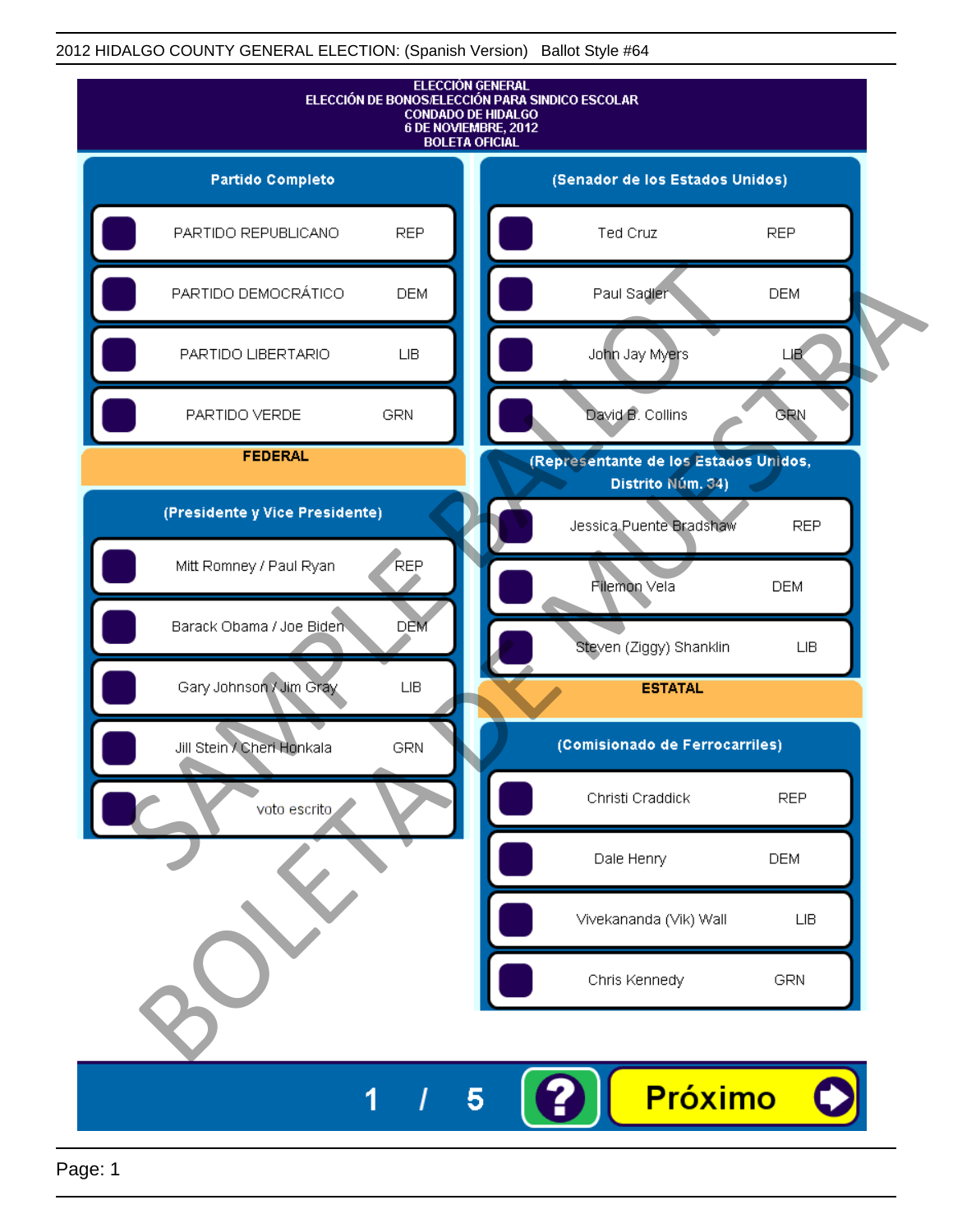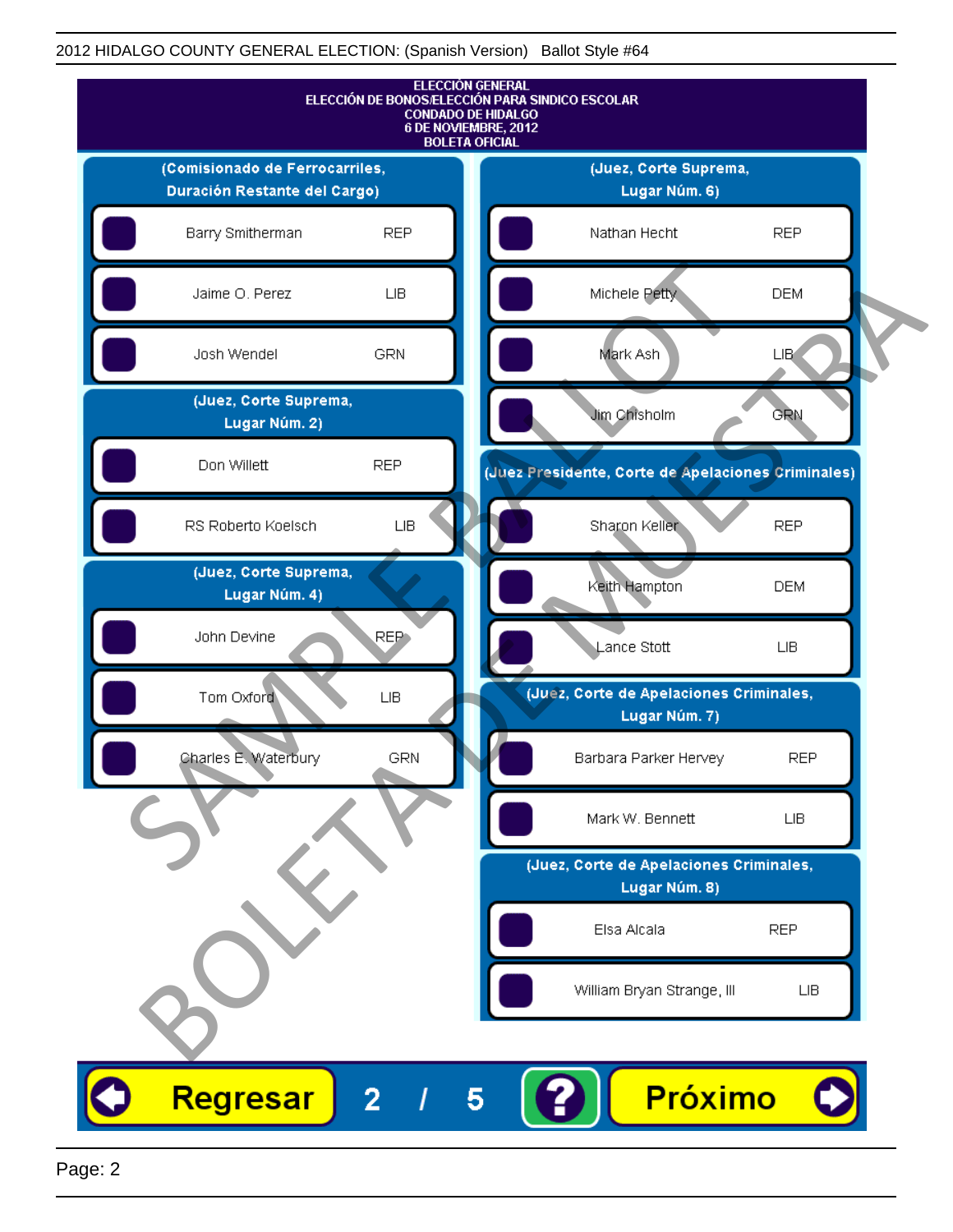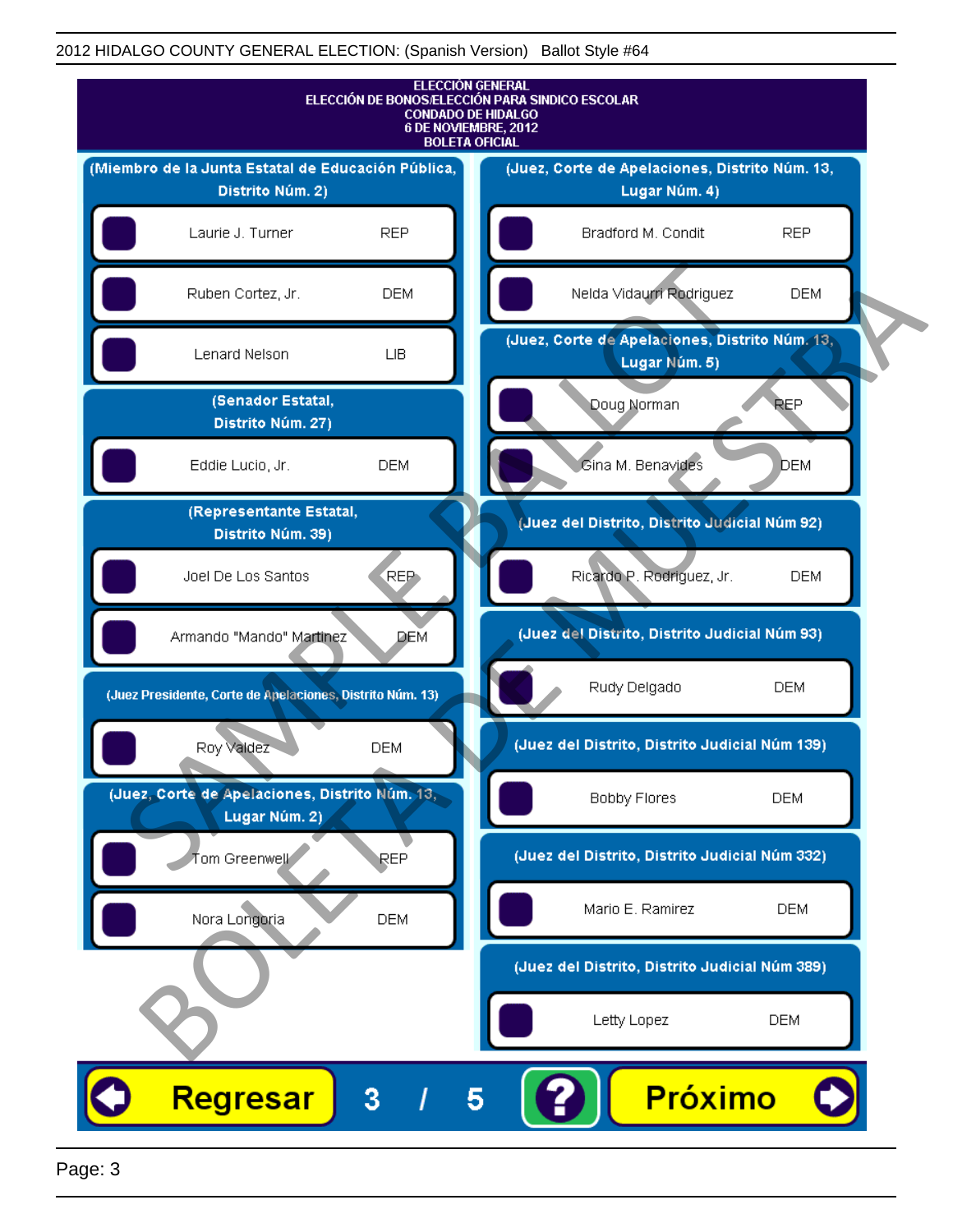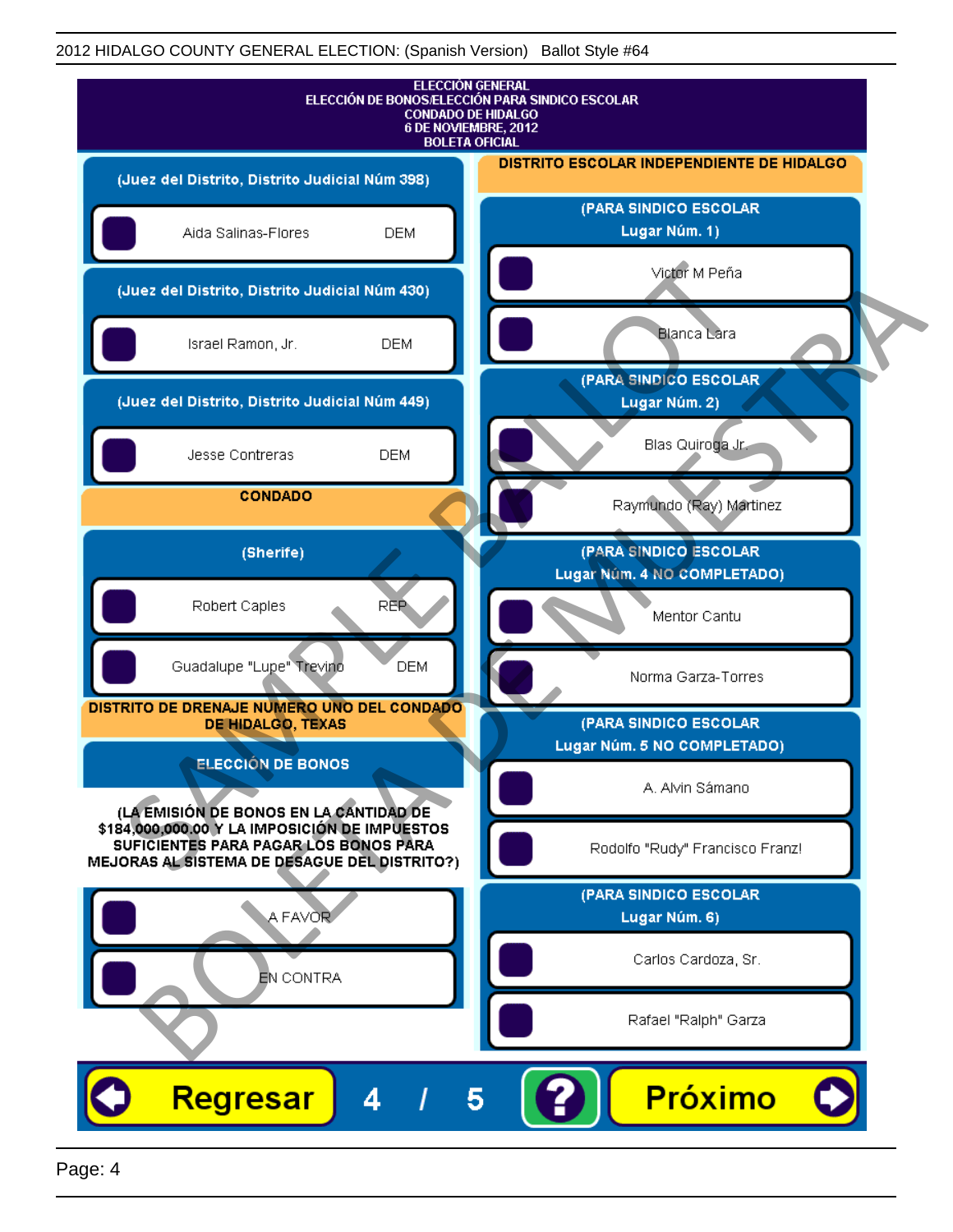|                                                                                   | <b>ELECCIÓN GENERAL</b><br>ELECCIÓN DE BONOS/ELECCIÓN PARA SINDICO ESCOLAR<br><b>CONDADO DE HIDALGO</b><br>6 DE NOVIEMBRE, 2012<br><b>BOLETA OFICIAL</b> |
|-----------------------------------------------------------------------------------|----------------------------------------------------------------------------------------------------------------------------------------------------------|
| (PARA SINDICO ESCOLAR                                                             |                                                                                                                                                          |
| Lugar Núm. 7)                                                                     |                                                                                                                                                          |
| Yesenia Ayala                                                                     |                                                                                                                                                          |
| David Badillo                                                                     |                                                                                                                                                          |
| CANDIDATO SIN CONTENDIENTE DECLARADO ELECTO                                       |                                                                                                                                                          |
| (Juez, Corte de Ley del Condado, Núm. 7)<br>Sergio Valdez (DEM)                   |                                                                                                                                                          |
| (Asesor-Colector de Impuestos del Condado)<br>Pablo "Paul" Villarreal, Jr. (DEM)  |                                                                                                                                                          |
| (Comisionado del Condado, Precincto Núm. 1)<br>A.C. Cuellar Jr. (DEM)             |                                                                                                                                                          |
| (Comisionado del Condado, Precincto Núm. 3)<br>Joe M. Flores (DEM)                |                                                                                                                                                          |
| (Juez de Paz, Precinto Núm. 1, Lugar Núm. 1)<br>Gilberto Saenz (DEM)              |                                                                                                                                                          |
| (Juez de Paz, Precinto Núm. 2, Lugar Núm. 1)<br>Robert M. "Bobby" Contreras (DEM) |                                                                                                                                                          |
| (Juez de Paz, Precinto Núm. 3, Lugar Núm. 1)<br>Luis J. Garza (DEM)               |                                                                                                                                                          |
| (Juez de Paz, Precinto Núm. 4, Lugar Núm. 1)<br>Charlie Espinoza (DEM)            |                                                                                                                                                          |
| (Agente de policía, Precinto Núm. 1)<br>Celestino Avila Jr. (DEM)                 |                                                                                                                                                          |
| (Agente de policía, Precinto Núm. 2)<br>Martin "Marty" Cantú (DEM)                |                                                                                                                                                          |
| (Agente de policía, Precinto Núm. 3)<br>Lazaro "Larry" Gallardo Jr. (DEM)         |                                                                                                                                                          |
| (Agente de policía, Precinto Núm. 4)<br>J.E. "Eddie" Guerra (DEM)                 |                                                                                                                                                          |
|                                                                                   |                                                                                                                                                          |
|                                                                                   |                                                                                                                                                          |
| <b>Regresar</b><br>5                                                              | Revisar<br>5                                                                                                                                             |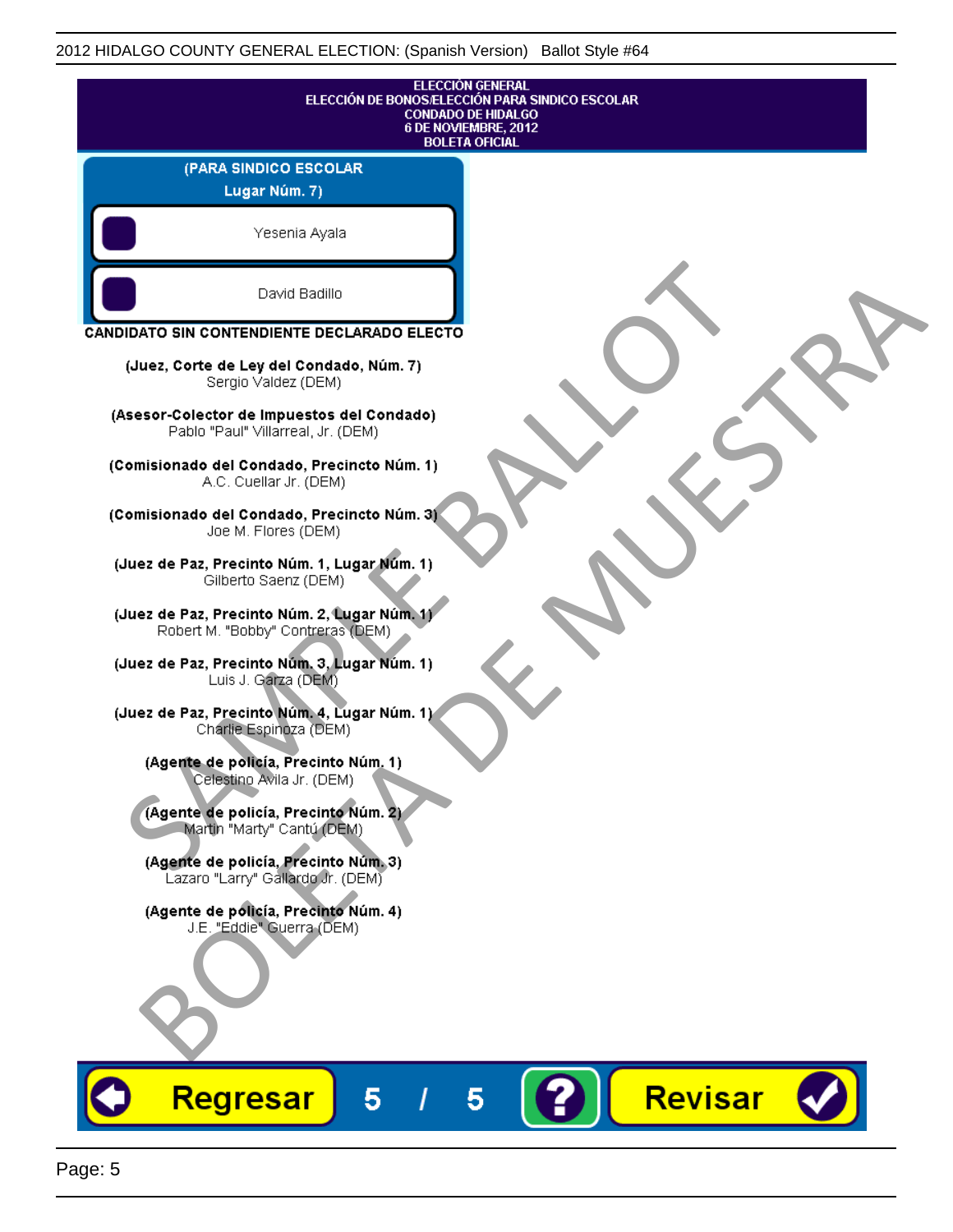Presione el nombre del candidato o el título de la contienda para volver a la contienda.

El botón Votar se iluminará

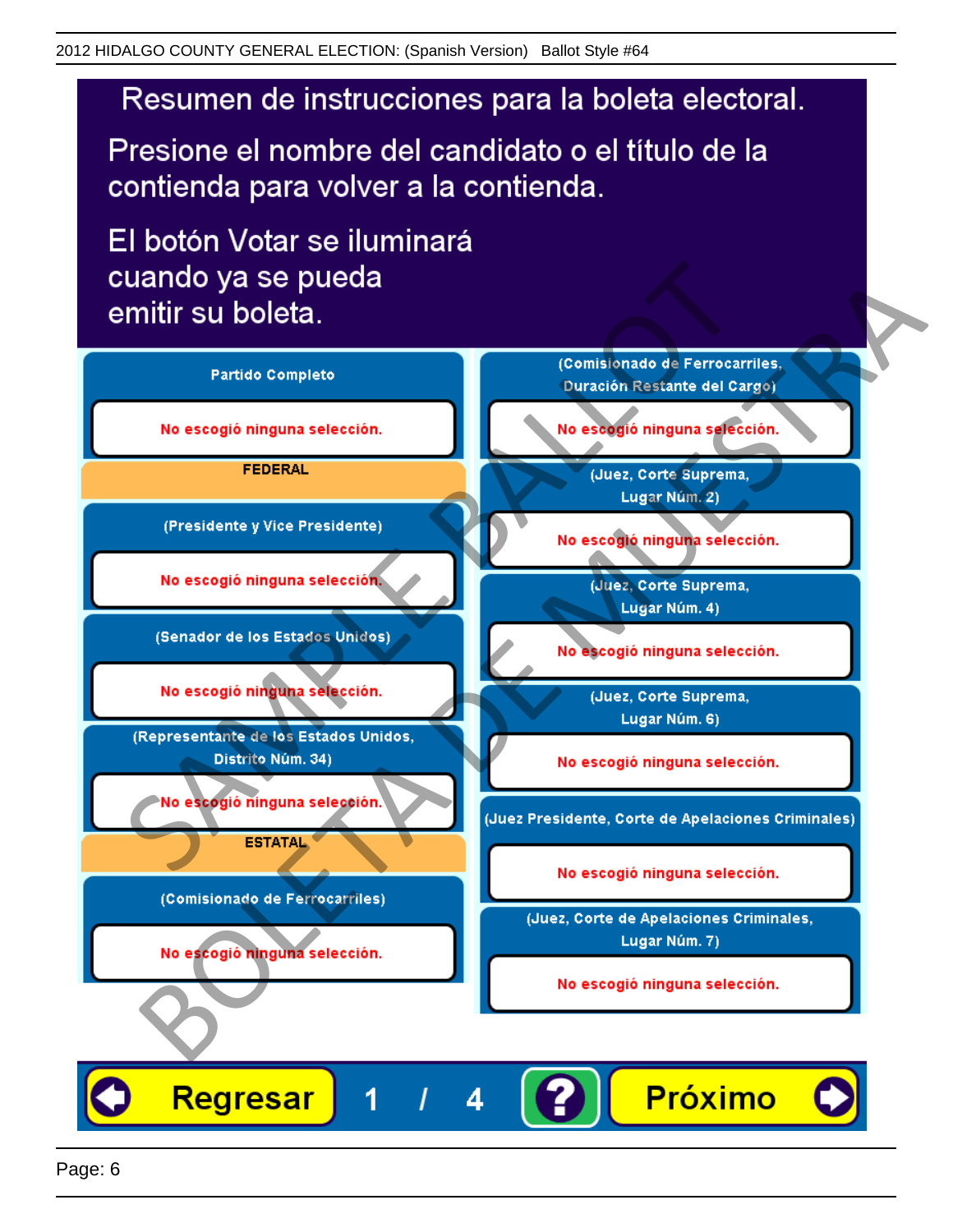Presione el nombre del candidato o el título de la contienda para volver a la contienda.

El botón Votar se iluminará



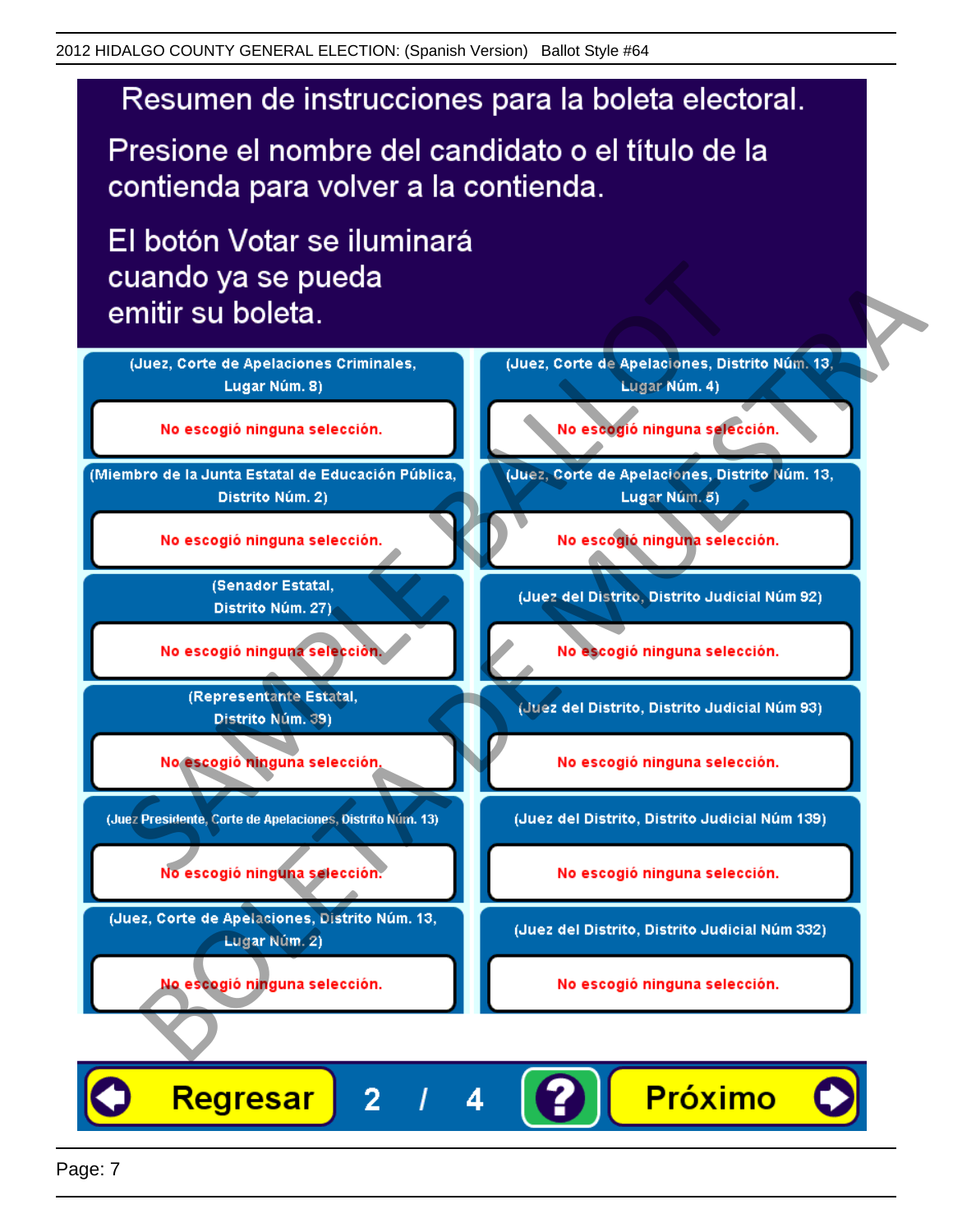Presione el nombre del candidato o el título de la contienda para volver a la contienda.

El botón Votar se iluminará